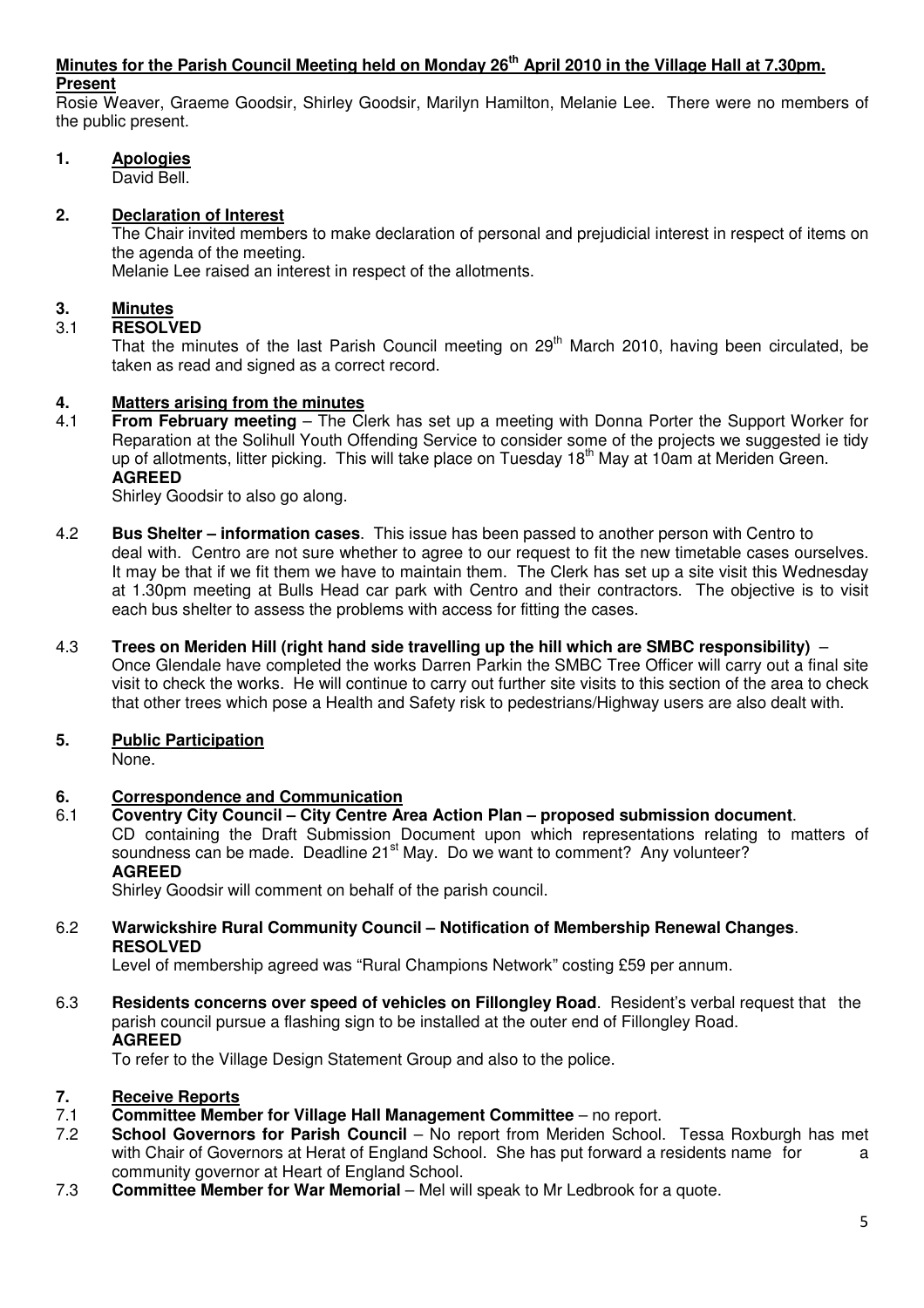- 7.4 **Pool** a meeting has been set up for Monday 10<sup>th</sup> May with BWB/SMBC/MPC to consider the minimum level of work bearing in mind the cost implications.
- 7.5 **Allotment Representative** The padlock has been removed. A new one has been purchased by the clerk. Renewal letters sent out. Allotments 2 and 3 are vacant. There were two people on the waiting list. Both have been contacted but no longer want one. To advertise in Meriden Mag.
- 7.6 **Footpaths/Forum**  no report.
- 7.7 **Meriden Sands Working Group** no report.
- 7.8 **Conservation Committee**  no report.
- 7.9 **Local Strategic Partnership**  The LSP has contacted Rosie Weaver in her capacity of Chair of Solihull Area Committee. The would like a parish or town councillor representative on the strategic board. Rosie will take this to SAC.<br>7.10 **Police Rural Assembly** – minut
- 7.10 **Police Rural Assembly** minutes for the meeting on 11<sup>th</sup> March were included in the emailed circulation list. Next meetings are 10<sup>th</sup> June 2010, 9<sup>th</sup> September 2010, 9<sup>th</sup> December 2010 all at 7.30pm in the Civic Suite. Clerk to attend on  $10<sup>th</sup>$  June 2010.
- 7.11 **Solihull Area Committee**  Meeting last Thursday which the monitoring officer attended. He is attending a meeting of all parish council's in the area. He is attending our June meeting – any questions to be asked should be emailed to Rosie prior to that meeting. High Speed Train - SAC having a public meeting on 17<sup>th</sup> May at Fentham Hall for representatives of parish and town councils.
- 7.12 **Tree Warden**  no report.
- 7.13 **Meriden Parish Action Group/Village Design Statement Group**  The Parish Plan review meeting was last Friday at SMBC. This was a joint seminar held by Meriden Parish Council and MPAG. We now have enough information to update the action plan. The last VDS group meeting was cancelled as Iain was stuck in Jersey due to flight disruption from volcanic eruption in New Zealand.
- 7.14 **Community Surgery**  last surgery attended by Graeme.
- 7.15 **Paul Jayes Football Coaching Maxstoke Lane, Saturday Morning the first session was** successful with 12 children attending.
- 7.16 **Fusion**  12 teenaged children attended the first session last Wednesday evening.
- 7.17 **Volunteer Playground Inspectors Training Saturday 17th April**  Clerk attended along with contractor who carries out weekly inspections on play equipment.
- 7.18 **Displays Village Green last two weekends** we now have six extra volunteers, two of them for speedwatch. Age Concern came to the display on 24<sup>th</sup> April with their own display and they will come again on 8th May. Speedwatch sessions were also held outside Swallowfield in Hampton Lane. The number of vehicle details obtained exceeding the speed limit in the hour sessions were 43 and 41 respectively. The Chair thanked Paul Lee who has volunteered to be a Community Speed Watch coordinator for the weekends. The next training sessions is May 15<sup>th</sup> at Hampton in Arden Church Hall. Marilyn Hamilton and Graeme Goodsir will be attending.

#### **8. Village Matters**

#### 8.1 **Development – Maxstoke Lane and Hampton Lane Play Facility**

 Clerk, Chair and Tessa Roxburgh (MPAG) met with Berkswell & Balsall Common Sports & Community Association today at the Lant Community Building, Meeting House Lane, Balsall Common. They explained how they are constituted; some of the difficulties they have faced ie security; how their Tennis and Cricket Club are set up and that they raise money through fees. They are willing to help us again. The Cricket Club may also be interested in hiring out our new pitch.

#### **RESOLVED**

 That a donation be sent to the B&BCS&CA for their invaluable time and advice which will benefit the whole of the community.

**Management of the new play facility at Hampton Lane** – at previous meetings we have resolved against some of the options leaving either SMBC management or a Village Trust. SMBC have agreed to walk with/hold our hand for two years whilst the village trust is set up. **RESOLVED** 

 That the two final options are merged so that SMBC take on management of the new playing fields for an interim period of up to two years whilst a Village Trust is set up. (Proposed by Rosie Weaver, seconded by Shirley Goodsir and Melanie Lee.)

Next meeting we will need to make a decision on :

a) whether to alter the priced/agreed Tennis Court surface,markings within the planned Meriden Recreation Facility with a MUGA surface/markings and associated financial implications.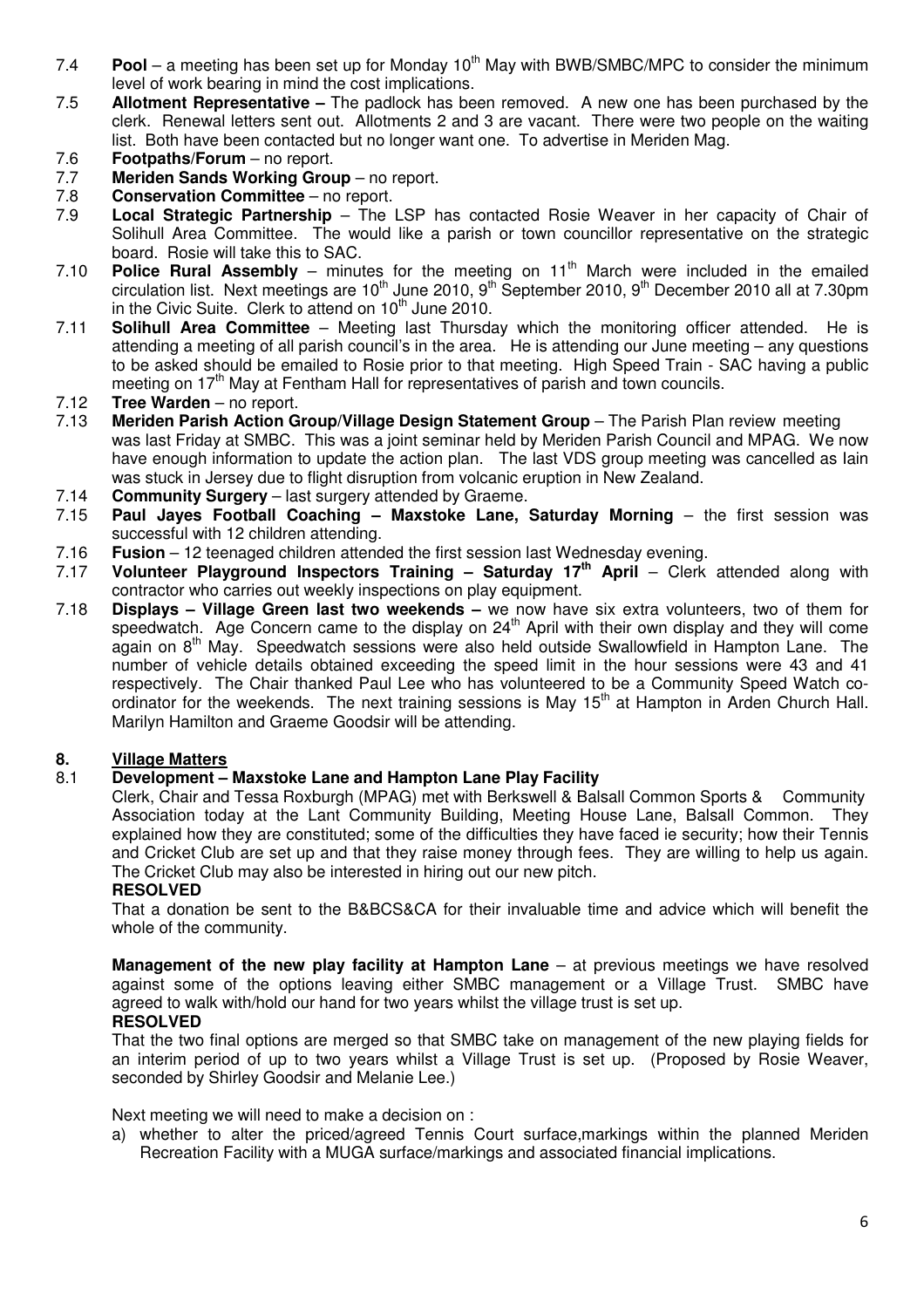b) Removal of the Oak Tree. SMBC have commissioned an independent report on the condition of this tree which is currently with their Tree Officer to review. Julie has requested a copy of the report or the Tree Officers opinion of the report in order that an informed decision can be made.

#### 8.2 **Meriden Heath Painting – Temporary Rehousing**.

 Due to the library closure, the Meriden Heath painting, which was too large to be moved by SMBC with the other paintings, has kindly been stored by Packington Estates until the library reopens in July. Due to the size of painting and extremely short timescale, the Clerk had to arrange for a company to transport the painting at a cost of £80.

#### **AGREED**

The Clerk to write to Nick Barlow and his PA Kay to thank them for helping us at such very short notice.

#### 8.3 **Meriden Mag – next deadline is 1st May**.

Ideas for mag are – AM/PM bus company, allotments for rent, speedwatch feedback, age concern.

#### 8.4 **Tennis Courts – Incident 14th April 2010**.

Courts should be locked but the padlock had been broken off. 5 year old boy got injured when he entered the courts to retrieve his football. The padlock was replaced immediately. The fence separating the two courts is down. The parish council have a duty of care to make them as safe as is reasonably practical. The cost of repairing the fence would be uneconomical considering the pending development of the playing fields. The developer is willing to dismantle them providing they have no future public liability issues.

#### **RESOLVED**

That the tennis courts on the existing playing fields are dismantled at the cost of David Wilson Homes. The posts being cut so that they are flush with the ground.

#### **RESOLVED**

That BDW Trading Ltd have no future public liability.

#### **ADDITIONAL**

 One of the wooden seats in the playing fields has been broken. Clerk has removed the wooden plank and removed coach bolts which were protruding from the metal struts. The approximate cost of replacing the wooden plank which sits on top of the struts will be £100 or less.

#### **AGREED**

The top of the bench should be replaced.

8.5 **Annual risk assessment/inspection of the playing fields**. **RESOLVED** 

 That that the annual inspection of the playing fields is postponed until the tennis courts are dismantled so that they can be included in the inspection.

# 8.6 **Cyclists Memorial Service – Sunday 16th May 2010**

#### **RESOLVED**

Clerk to purchase a wreath for the service. Mel and Rosie to attend. Wreath to be sent to Mel.

# **9 Planning Matters**

**9.1 2010/369 – 184 Main Road, Meriden –** First Floor extension to bedroom over existing ground floor kitchen.

# **RESOLVED**

Leave to neighbour notification.

**9.2 2010/531 – Thatched Cottage, The Green, Meriden –** listed building consent for external

painting of windows, re-tile/insulate roof slope to rear outshot, replace existing flat roof above rear door with eyebrow tiled feature, replace existing gutters and down pipes to rear outshot, replace 3 doors, install secondary glazing to 2 windows and replace 3.

# **RESOLVED**

Leave to conservation committee.

**9.3 2010/395 – Lodge Green Farm, Lodge Green Lane, Meriden –** Erection of a rear conservatory. Leave to neighbour notification.